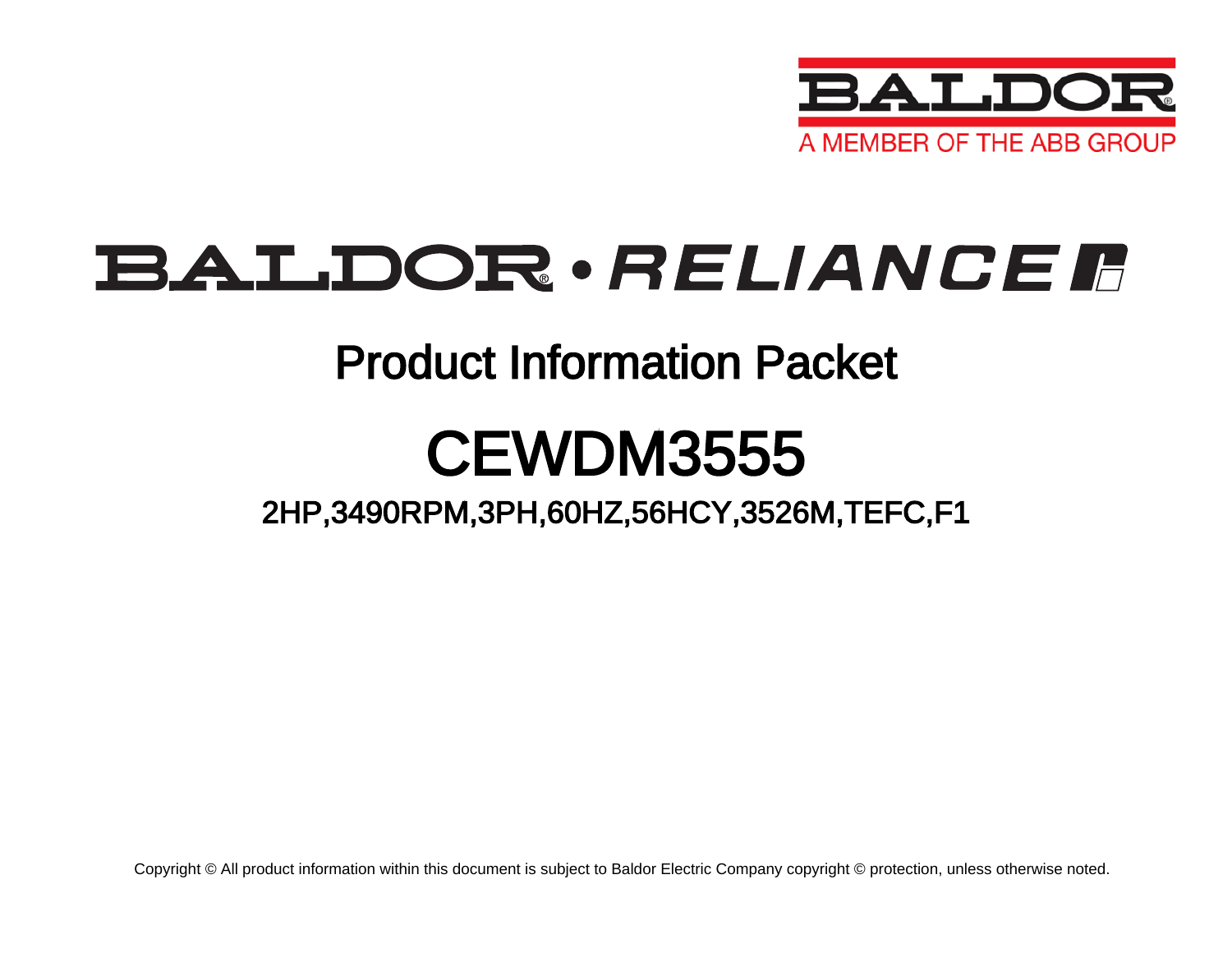#### BALDOR · RELIANCE F Product Information Packet: CEWDM3555 - 2HP,3490RPM,3PH,60HZ,56HCY,3526M,TEFC,F1

| <b>Part Detail</b> |             |                  |                     |             |          |                      |            |  |  |
|--------------------|-------------|------------------|---------------------|-------------|----------|----------------------|------------|--|--|
| Revision:          | M           | Status:          | PRD/A               | Change #:   |          | Proprietary:         | No         |  |  |
| Type:              | AC          | Prod. Type:      | 3526M               | Elec. Spec: | 35WGM774 | CD Diagram:          | CD0005     |  |  |
| Enclosure:         | <b>TEFC</b> | Mfg Plant:       |                     | Mech. Spec: | 35S593   | Layout:              | 35LYS593   |  |  |
| Frame:             | 56HCY       | <b>Mounting:</b> | F <sub>1</sub>      | Poles:      | 02       | <b>Created Date:</b> | 07-16-2010 |  |  |
| Base:              | <b>RG</b>   | <b>Rotation:</b> | R                   | Insulation: |          | Eff. Date:           | 07-06-2015 |  |  |
| Leads:             | 9#18        |                  | <b>Replaced By:</b> |             |          |                      |            |  |  |
| Literature:        |             | Elec. Diagram:   |                     |             |          |                      |            |  |  |

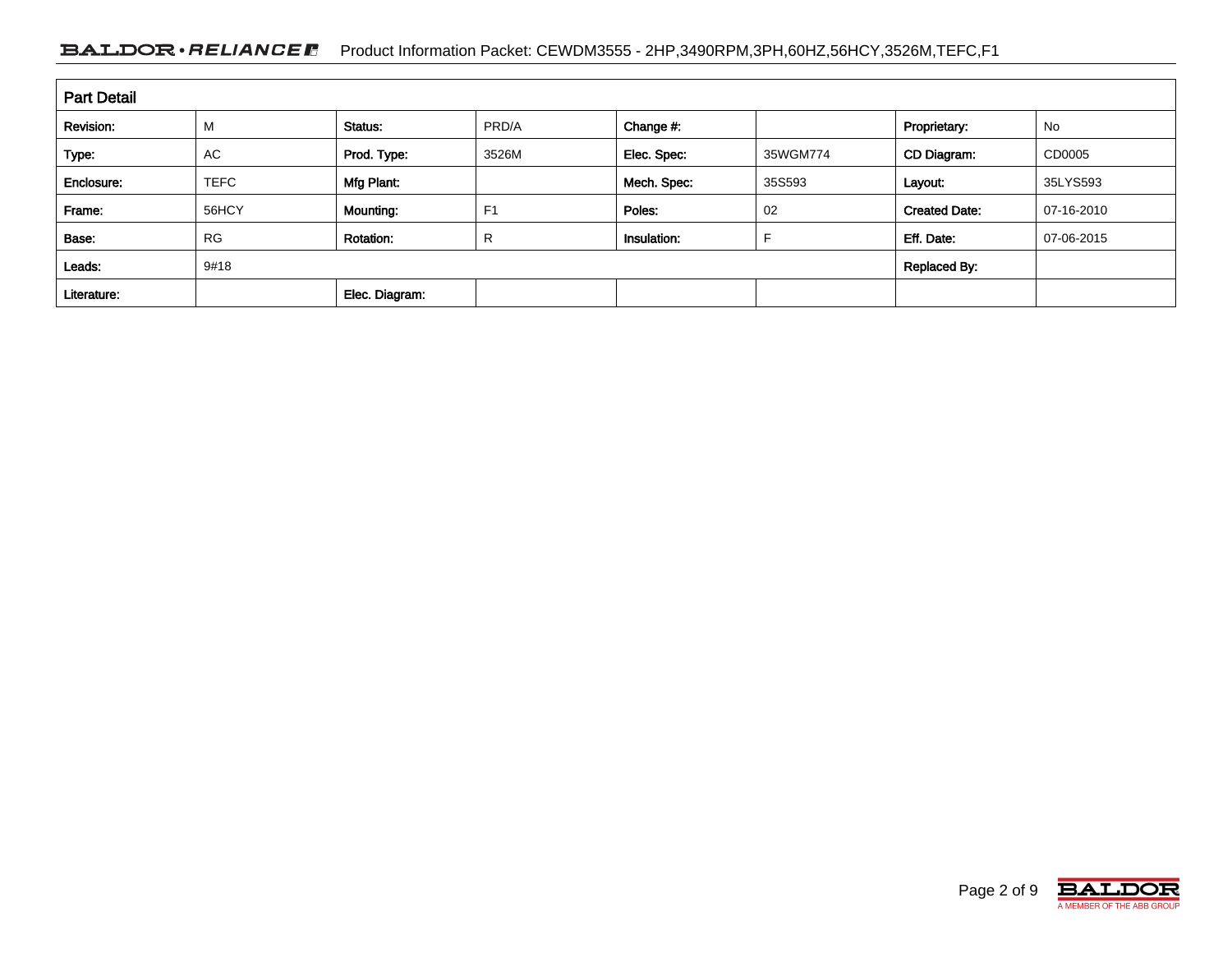#### BALDOR · RELIANCE F Product Information Packet: CEWDM3555 - 2HP,3490RPM,3PH,60HZ,56HCY,3526M,TEFC,F1

| Nameplate NP1669L |                |                |      |            |              |              |   |  |  |
|-------------------|----------------|----------------|------|------------|--------------|--------------|---|--|--|
| CAT.NO.           | CEWDM3555      |                |      |            |              |              |   |  |  |
| SPEC.             | 35S593M774G1   |                |      |            |              |              |   |  |  |
| HP                | $\overline{c}$ |                |      |            |              |              |   |  |  |
| <b>VOLTS</b>      | 208-230/460    |                |      |            |              |              |   |  |  |
| <b>AMP</b>        | $5.3 - 5/2.5$  |                |      |            |              |              |   |  |  |
| <b>RPM</b>        | 3490           |                |      |            |              |              |   |  |  |
| <b>FRAME</b>      | 56HCY          | HZ             | 60   | PH         | $\mathbf{3}$ |              |   |  |  |
| SER.F.            | 1.15           | <b>CODE</b>    | M    | <b>DES</b> | B            | <b>CLASS</b> | F |  |  |
| NEMA-NOM-EFF      | 85.5           | PF             | 88   |            |              |              |   |  |  |
| <b>RATING</b>     | 40C AMB-CONT   |                |      |            |              |              |   |  |  |
| cc                |                | USABLE AT 208V |      |            |              |              |   |  |  |
| DE                | 6205           | <b>ODE</b>     | 6203 |            |              |              |   |  |  |
| <b>ENCL</b>       | <b>TEFC</b>    | SN             |      |            |              |              |   |  |  |
| <b>BLANK</b>      |                |                |      |            |              |              |   |  |  |

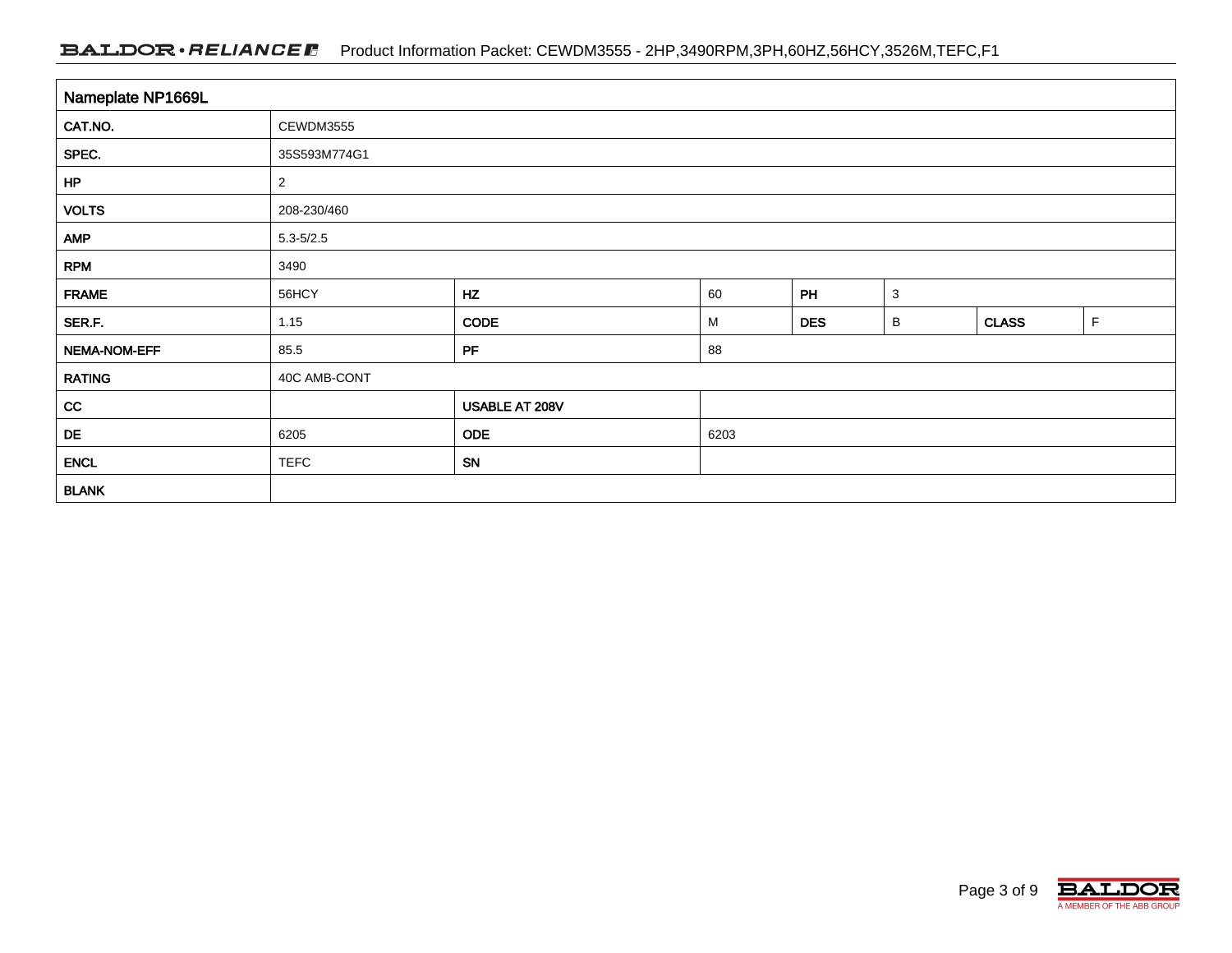| <b>Parts List</b>  |                                            |          |  |  |  |  |
|--------------------|--------------------------------------------|----------|--|--|--|--|
| Part Number        | <b>Description</b>                         | Quantity |  |  |  |  |
| SA200159           | SA 35S593M774G1                            | 1.000 EA |  |  |  |  |
| RA187478           | RA 35S593M774G1                            | 1.000 EA |  |  |  |  |
| NS2512A01          | <b>INSULATOR, CONDUIT BOX X</b>            | 1.000 EA |  |  |  |  |
| 35CB3008A01W       | 35 CB .50 NPT @ 6, MACH WHITE EPOXY        | 1.000 EA |  |  |  |  |
| 35GS1039           | 05 MOLDED GASKET W/LIP, 1.12 LEAD HOLE,    | 1.000 EA |  |  |  |  |
| 51XB1016A07        | 10-16 X 7/16 HXWSSLD SERTYB                | 2.000 EA |  |  |  |  |
| 11XW1032G06        | 10-32 X .38, TAPTITE II, HEX WSHR SLTD U   | 1.000 EA |  |  |  |  |
| 35EP3100M04MW      | FREP TEFC,"O" DRILLS, NO GRSR, MACH. WHITE | 1.000 EA |  |  |  |  |
| HW4032A01          | BLACK DRAIN PLUG FOR WASH DOWN MOTORS      | 3.000 EA |  |  |  |  |
| HW4600B49SP        | SEAL 0.938 X 1.624 X 0.250 SINGLE LIP DB   | 1.000 EA |  |  |  |  |
| HW5100A03SP        | WAVY WASHER (W1543-017)                    | 1.000 EA |  |  |  |  |
| 35EP3300A48MW      | SPL FACE MTD EP - 205 BRG - W/SEAL FOR W   | 1.000 EA |  |  |  |  |
| HW4032A01          | BLACK DRAIN PLUG FOR WASH DOWN MOTORS      | 3.000 EA |  |  |  |  |
| 12XN1032S20        | 10-32 X 1-1/4 HEX M.S., STAINLESS STEEL    | 2.000 EA |  |  |  |  |
| 51XB1214A16        | 12-14X1.00 HXWSSLD SERTYB                  | 1.000 EA |  |  |  |  |
| 35FH4005A32        | IEC FH NO GRSR W/3 HOLES - W/AUTOPHERETI   | 1.000 EA |  |  |  |  |
| 11XW1032S06        | 10-32 X .38, TAPTITE II, HEX WSHR SLTD U   | 3.000 EA |  |  |  |  |
| HW4600B39SP        | SEAL 0.550 X .790 X .180 FACE SEALING      | 1.000 EA |  |  |  |  |
| <b>HW4600B46SP</b> | SEAL 0.875 X 1.420 X 0.240 FACE SEALING    | 1.000 EA |  |  |  |  |
| 35CB4522           | 35 LIPPED CB LID AUTOPHORETIC              | 1.000 EA |  |  |  |  |
| 35GS1030A02        | 35 GS FOR CB LID - WHITE NEOPRENE          | 1.000 EA |  |  |  |  |
| 59XW0832S07        | TAPTITE II, HEX WSHR UNSLTD SER, 410 S.S., | 4.000 EA |  |  |  |  |
| HW2502D13          | SS KEY, 3/16 SQ X 1.375                    | 1.000 EA |  |  |  |  |
| HA7000A04          | KEY RETAINER 0.625 DIA SHAFTS              | 1.000 EA |  |  |  |  |

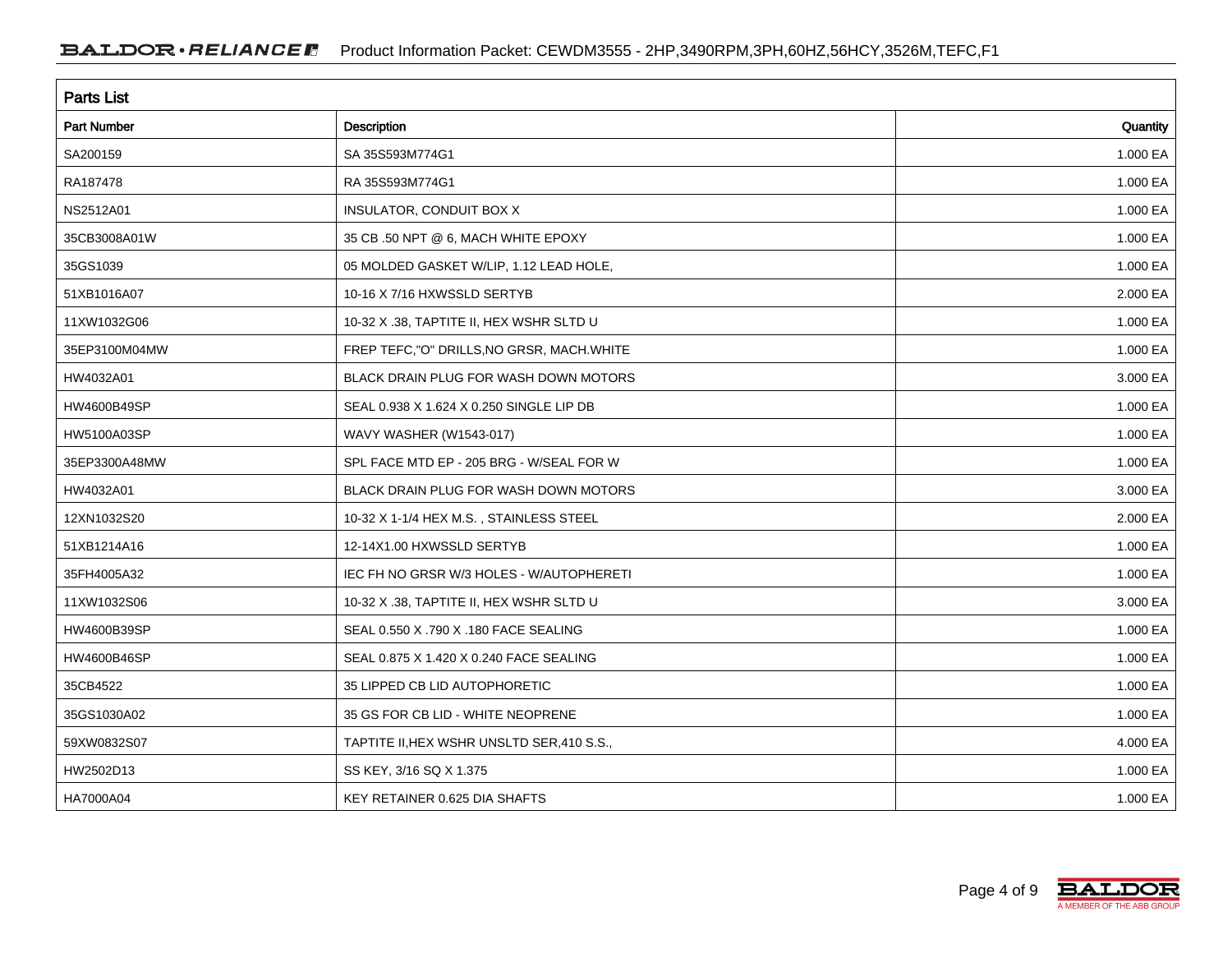| <b>Parts List (continued)</b> |                                             |          |  |  |  |  |
|-------------------------------|---------------------------------------------|----------|--|--|--|--|
| <b>Part Number</b>            | Description                                 | Quantity |  |  |  |  |
| MJ5001A27                     | 32220KN GRAY SEALER *MIN BUY 4 QTS=1GAL     | 0.001 QT |  |  |  |  |
| 85XU0407S04                   | 4X1/4 U DRIVE PIN STAINLESS                 | 2.000 EA |  |  |  |  |
| LB1164                        | LABEL, WARNING AND DRAIN                    | 1.000 EA |  |  |  |  |
| HA5027A01                     | HA4066A01 T-DRAIN X2 BAGGED                 | 1.000 EA |  |  |  |  |
| S/P107-000-001                | SUPER E PROC'S-FS, WS & CK PLTS             | 1.000 EA |  |  |  |  |
| MJ1000A75                     | GREASE, POLYREX EM EXXON (USe 4824-15A)     | 0.050 LB |  |  |  |  |
| 35FN3002A05SP                 | EXFN, PLASTIC, 6.376 OD, .638 ID            | 1.000 EA |  |  |  |  |
| MG1025W01                     | RAL9003, SIGNAL WHITE, GLOSS 85             | 0.017 GA |  |  |  |  |
| HA3100S07                     | THRUBOLT 10-32 X 8.375 SS                   | 4.000 EA |  |  |  |  |
| LC0005                        | CONN.DIA., TY M, 9-LD, DUAL VOLT, REVERSING | 1.000 EA |  |  |  |  |
| NP1669L                       | SS WD SUPER-E UL CSA-EEV PREM REV MTG       | 1.000 EA |  |  |  |  |
| 36PA1000                      | PKG GRP, PRINT<br>PK1016A06                 | 1.000 EA |  |  |  |  |

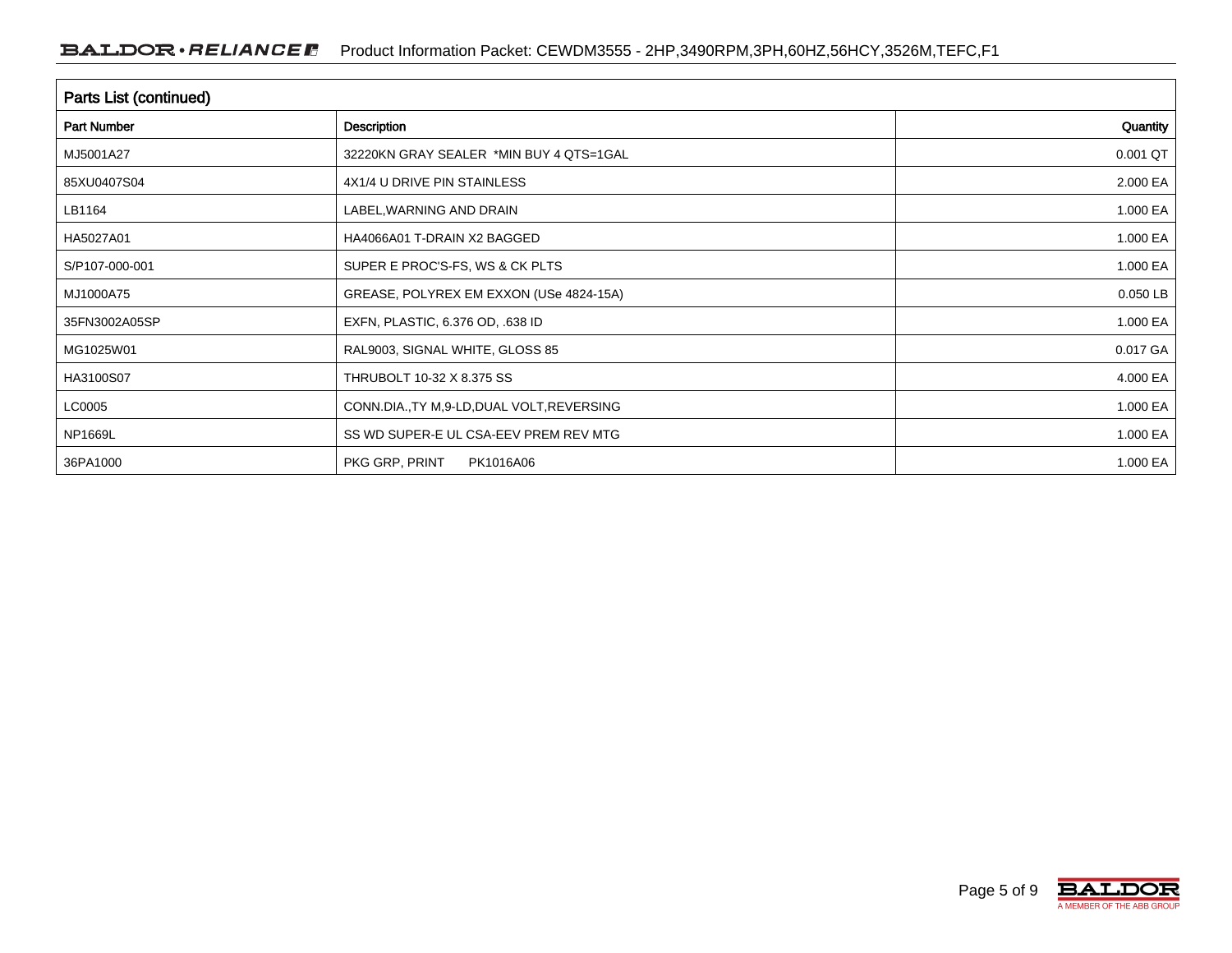### **AC Induction Motor Performance Data**

Record # 31837 - Typical performance - not guaranteed values

| <b>Winding: 35WGM774-R001</b> |                | <b>Type: 3526M</b> |                                                 | <b>Enclosure: TEFC</b>     |                 |  |
|-------------------------------|----------------|--------------------|-------------------------------------------------|----------------------------|-----------------|--|
|                               | Nameplate Data |                    | 460 V, 60 Hz:<br><b>High Voltage Connection</b> |                            |                 |  |
| Rated Output (HP)             | $\overline{2}$ | Full Load Torque   |                                                 | 2.98 LB-FT                 |                 |  |
| <b>Volts</b>                  |                | 208-230/460        |                                                 | <b>Start Configuration</b> | direct on line  |  |
| <b>Full Load Amps</b>         |                | $5.3 - 5/2.5$      |                                                 | <b>Breakdown Torque</b>    | 14.2 LB-FT      |  |
| R.P.M.                        |                | 3490               |                                                 | Pull-up Torque             | 6.33 LB-FT      |  |
| Hz                            | 60             | Phase              | 3                                               | Locked-rotor Torque        | 11.2 LB-FT      |  |
| NEMA Design Code              | B              | <b>KVA Code</b>    | M                                               | <b>Starting Current</b>    | 25.9 A          |  |
| Service Factor (S.F.)         | 1.15           |                    |                                                 | No-load Current            | 0.912A          |  |
| NEMA Nom. Eff.                | 85.5           | Power Factor       | 88                                              | Line-line Res. @ 25°C      | $6.9119 \Omega$ |  |
| Rating - Duty                 | 40C AMB-CONT   |                    |                                                 | Temp. Rise @ Rated Load    | $44^{\circ}$ C  |  |
| S.F. Amps                     |                |                    |                                                 | Temp. Rise @ S.F. Load     | $52^{\circ}$ C  |  |
|                               |                |                    |                                                 | Rotor inertia              | 0.0719 LB-FT2   |  |

#### Load Characteristics 460 V, 60 Hz, 2 HP

| % of Rated Load | 25     | 50     | 75     | 100    | 125    | 150    | S.F. |
|-----------------|--------|--------|--------|--------|--------|--------|------|
| Power Factor    | 55     | 75     | 84     | 88     | 90     | 91     | 89   |
| Efficiency      | 74.3   | 83.5   | 85.9   | 86.4   | 85.9   | 84.8   | 86.1 |
| Speed           | 3571.7 | 3546.5 | 3520.2 | 3492.1 | 3460.7 | 3425.5 | 3473 |
| Line amperes    | 1.1    | 1.47   | 1.93   | 2.44   |        | 3.61   | 2.78 |

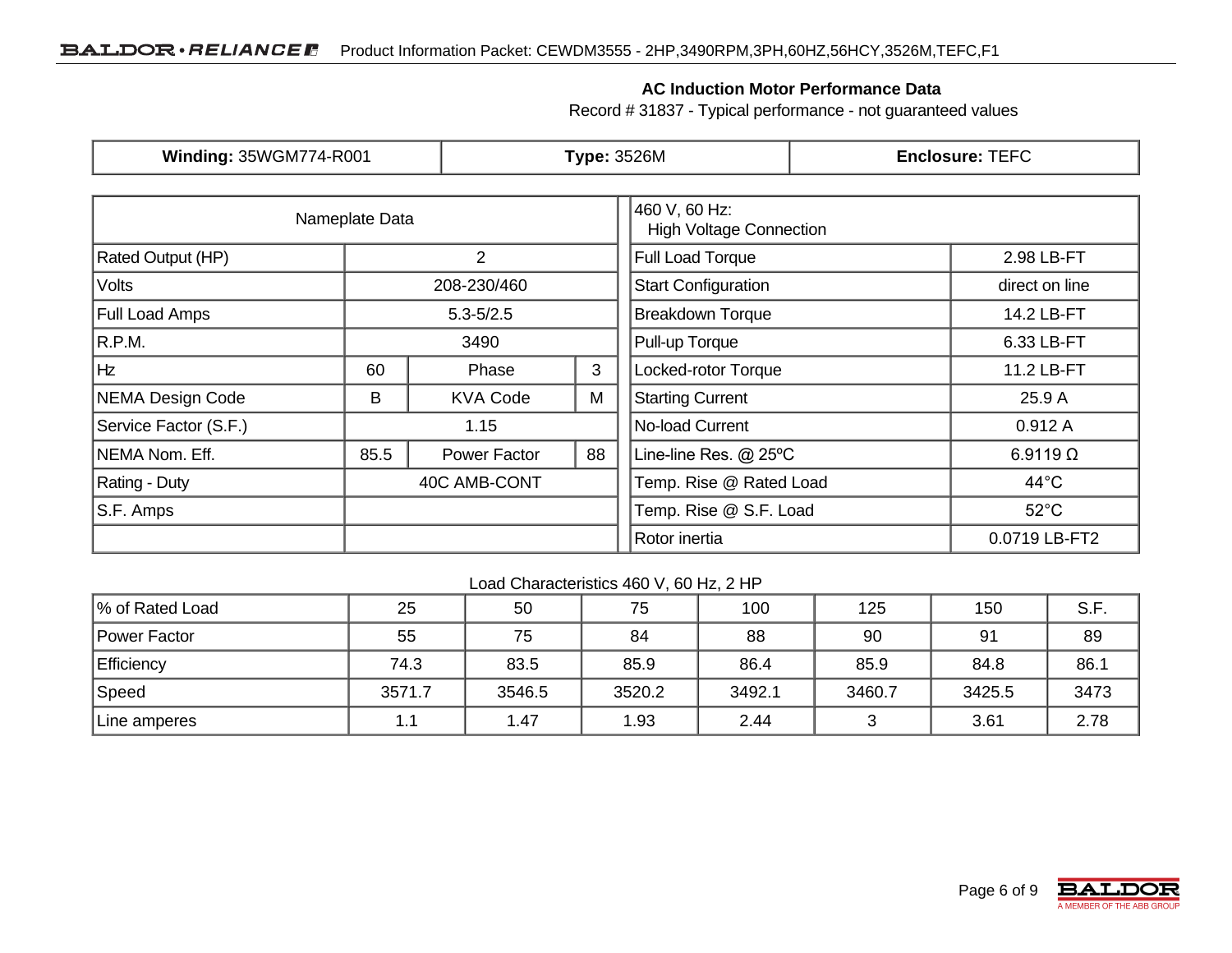

Performance Graph at 460V, 60Hz, 2.0HP Typical performance - Not guaranteed values

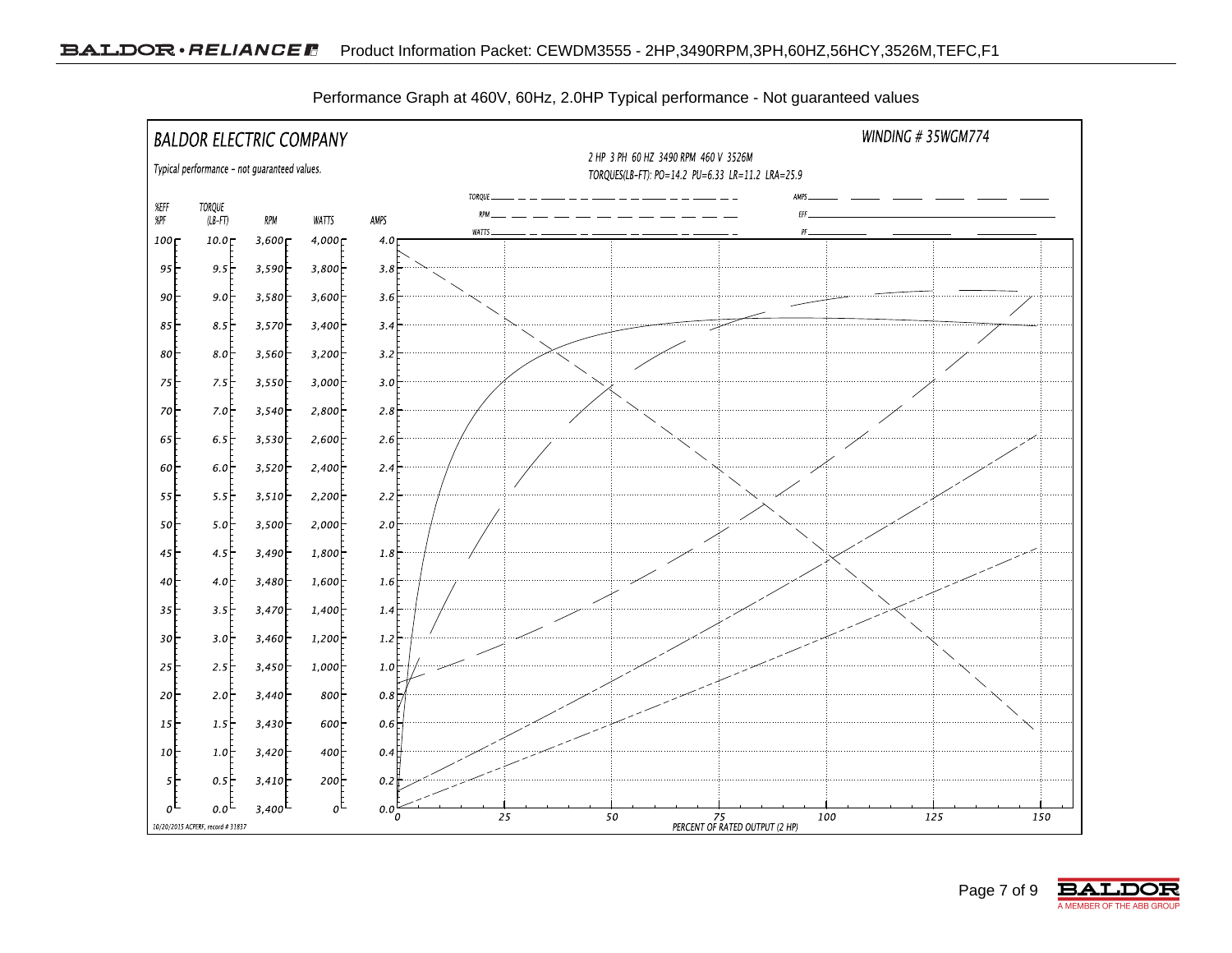